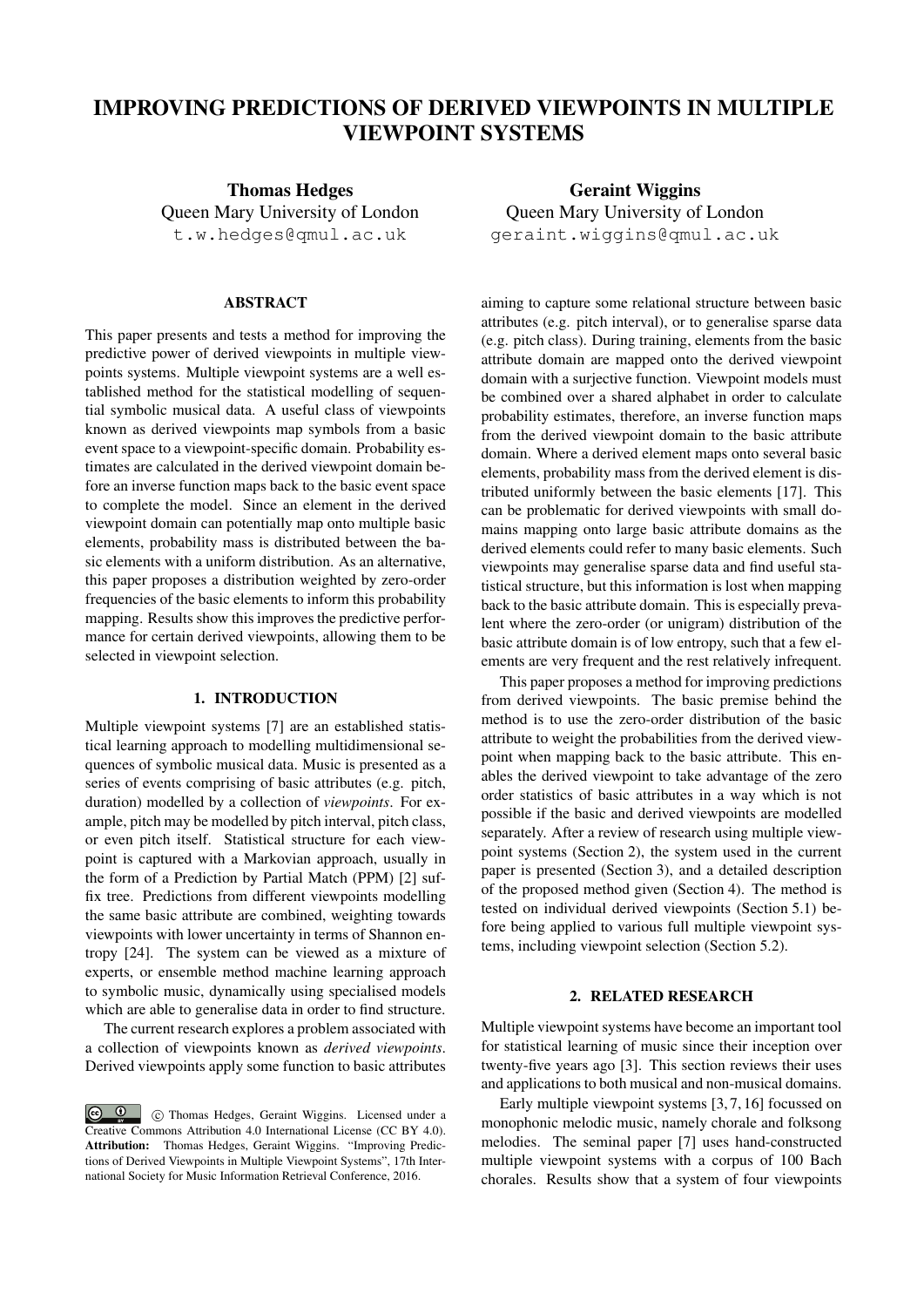capturing pitch, sequential pitch interval, scale degree, durational, and metrical information performs best. The system can be used as a generative tool, using a random walk process to generate a chorale in the style of the training corpus. Further work with monophonic melodic music can be seen with the Information Dynamics of Music (IDyOM) model [16], which is developed as a cognitive model of melodic expectation. The PPM\* algorithm is refined [20] with a thorough evaluation of smoothing methods, as well as the methods for combining predictions from various individual models, and the method for constructing viewpoint systems [17]. IDyOM is found to closely correlate with experimental data of melodic expectation from human participants, accounting for 78% of variance when predicting notes in English hymns [19], and 83% of variance for British folksongs [21]. Multiple viewpoint systems have also been applied successfully to Northern Indian raags [25], Turkish folk music [23], and Greek folk tunes [6], strengthening their position as a general, domain-independent statistical learning model for music.

Multiple viewpoint systems can be applied to polyphonic musical data, modelling some of the harmonic aspects of music. Musical data with multiple voices is divided into vertical slices [4] representing collections of simultaneous notes, i.e. chords. Relationships between voices can be captured with the use of *linked viewpoints* between voices. This approach has been utilised extensively for the harmonisation of four-part chorales [27, 28]. Harmonic structure can also be modelled directly from chord symbols [5, 10, 22], removing the problems of sparsity and equivalence associated with chord voicing.

Strong probabilistic models of expectation for sequential data can be used for segmentation and chunking. IDyOM is compared to rule-based models for boundary detection in monophonic melodic music in [18], with the statistical model performing comparably rule-based systems. Similar methods have been applied to segmenting natural language at the phoneme and morpheme level [9]. These segmentation studies utilise the fact that certain information theoretic properties, namely information content, can be used to predict boundaries in sequences. The ability for multiple viewpoint systems to model the information theoretic properties of sequences, as well as their general approach to statistical learning, makes them an attractive basis for cognitive architectures capable of general learning, finding higher order structure, and computational creativity [29].

# 3. A MULTIPLE VIEWPOINT SYSTEM FOR CHORD SEQUENCES

This section presents a brief technical description of the multiple viewpoint system and corpus used in the current research. The corpus consists of 348 chord sequences from jazz standards in lead sheet format from *The Real Book* [11] compiled by [15]. This gives a suitably large corpus of 15,197 chord events, represented as chord symbols (e.g. *Dm*<sup>7</sup> , *Bdim*, *G*7). *The Real Book* is core jazz repertoire comprising of a range of composers and styles, indicating it is a good candidate for studying tonal jazz harmony. The viewpoint pool is derived from similar multiple viewpoint systems dealing with chord symbol sequences [5, 10].

# 3.1 Harmonic Viewpoints

Three basic attributes, Root, ChordType, and PosInBar, are used to represent chord labels. Root is the functional root of the chord as a pitch class assuming enharmonic equivalence. ChordType represents the quality of the chord (e.g. major, minor seventh) and are simplified to a set of 13 (*7, M, m7, m, 6, m6, halfdim, dim, aug, sus, alt, no3rd, NC*) for practical reasons.<sup>1</sup> *NC* represents the special case where no harmonic instruments are instructed to play in the score. PosInBar represents the metrical position in the current bar measured in quavers. Since, by definition, a chord must be stated at the start of each bar, this is a sufficient basic attribute to represent any durational or temporal information in the chord sequence.

The following viewpoints are derived from Root. RootInt is the root interval in semitones modulo-12 between two adjacent chords, returning the symbol -1 if either is *NC*. MeeusInt categorises root movement (RootInt) using root progression theories [14]. The symbol 1 represents dominant root progressions  $(RootInt = 1,2,5,8,9)$ , -1 for subdominant progressions (RootInt =  $3,4,7,10,11$ ), 0 for no root movement (RootInt = 0), -2 for a diminished fifth (RootInt = 6), and -3 when either root is *NC*. Since tonal harmony progresses predominantly in perfect fifths, the ChromaDist viewpoint simply represents the minimum number of perfect fifths required to get from one root to the next, or the smallest distance around a cycle of fifths, with -1 representing the *NC* case. All of these viewpoints return the undefined symbol, *⊥*, for the first event of a piece when the previous event does not exist. RootIntFiP, MeeusIntFiP, and ChromaDistFiP, apply RootInt, MeeusInt and ChromaDist to the current event and the first event of the piece instead of the previous event. Finally, a *threaded viewpoint* (see [7]), RootInt *⊖* FiB, measures Root Int, between chords on the first beats of successive bars.

Three viewpoints are derived from ChordType, allowing chord types to be categorised in a number of ways.  $Ma$   $\gamma$   $\gamma$  pe assigns a 1 to all chords where the third is major, a 2 to all chords where the third is minor and a 0 to all chords without a third. 7Type assigns a 1 to all chords with a minor 7th, and a 0 to all other chords, (except a *NC* which is given a -1 symbol.) FunctionType assigns all chords with a major third and minor seventh a 0 (dominant chords), all other chords with a major third a 1 (major tonics), all chords with a minor third and minor seventh a 2 (pre-dominant), all other minor chords a 3 (minor tonic), and *NC* a -1. Table 1 summarises all of the harmonic viewpoints presented in this section over a sample chord sequence.

 $1$  See [10] for a detailed explanation of chord type simplification.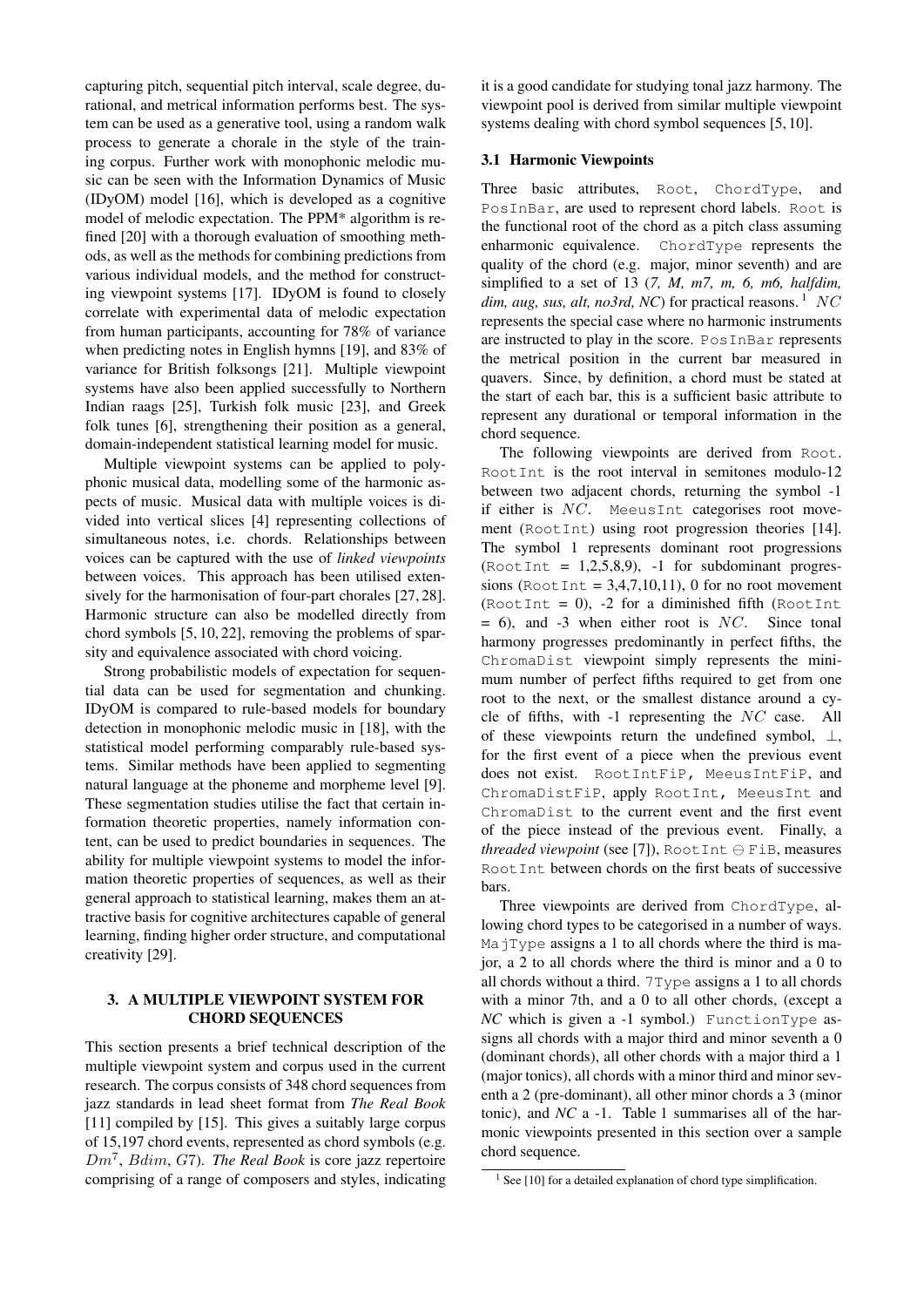|                        | $Bm^{\gamma}$ |      | NC            | $GM^7$ |
|------------------------|---------------|------|---------------|--------|
| Root                   |               | 2    | $-1$          |        |
| ChordType              | mın           |      | NC.           | ma     |
| PosInBar               |               |      | $\mathcal{L}$ |        |
| Root.Int.              |               | 3    | $-1$          | $-1$   |
| MeeusInt               |               | $-1$ | $-3$          | $-3$   |
| ChromaDist             |               | 3    | $-1$          | $-1$   |
| RootIntFiP             |               | 3    | -1            | 8      |
| MeeusIntFiP            |               | -1   | $-3$          |        |
| ChromaDistFiP          |               | 3    | $-1$          |        |
| $RootInt \ominus FilB$ |               | 3    |               | 5      |
| MajType                |               |      | $-1$          |        |
| 7Type                  |               |      | -1            |        |
| FunctionType           |               |      |               |        |

Table 1. Sample chord sequence with basic and derived viewpoints.

### 3.2 System Description

A fully detailed model description is beyond the scope of this paper, however, broadly the system follows the IDyOM model [16], branching from the publicly available LISP implementation [1]. The system estimates probabilities of sequences of events in a basic event space *ξ* with viewpoints, *τ*, operating over sequences formed from elements of a viewpoint alphabet  $[\tau]$ . Formally, a viewpoint modelling a type  $\tau$  comprises of a partial function  $\Psi_{\tau}$  :  $\xi^*$   $\rightarrow$  [ $\tau$ ], a *type set*  $\langle \tau \rangle$  specifying the basic types the viewpoint is capable of predicting, and a PPM\* model trained from sequences in  $[\tau]$ . In order to make predictions over the basic event space *ξ*, symbols are converted back from  $[\tau]$  with the inverse function  $\Psi' : \xi^* \times [\tau] \to 2^{[\tau_b]}$ where  $\tau_b$  is the basic type associated by  $\tau$ . This manyto-one mapping means that a single derived sequence can represent multiple basic event sequences.

Long-term (LTM) and short-term (STM) models [7] are used to capture both the general trends of the style modelled and the internal statistical structure of the piece being processed. An LTM consists of the full training set, whilst the STM is built incrementally from the current piece and is discarded after it has been processed. Predictions from all viewpoints within the LTM/STM are combined first, before combining the LTM and STM predictions. Prediction combination is achieved with a weighted geometric mean [17], favouring the least uncertain models according to their Shannon entropy. <sup>2</sup> Various smoothing methods are employed, allowing novel symbols to be predicted and predictions from different length contexts to be combined in a meaningful way without assuming a fixed order bound [20].

Multiple viewpoint systems are assessed quantitatively with methods from information theory [13]. The main performance measure is mean information content  $\bar{h}$ , representing the number of bits required on average to represent each symbol in the sequence of length *J* (1).

$$
\bar{h}(e_1^J) = -\frac{1}{J} \sum_{i=1}^J \log_2 p(e_i \mid e_{i-n+1}^{i-1}) \tag{1}
$$

# 4. USING ZERO-ORDER STATISTICS TO WEIGHT Ψ*′*

The focus of this paper is to improve predictions from derived viewpoints by weighting probabilities after the inverse mapping function Ψ*′* has been applied. Firstly, it is useful to show in detail cases where certain derived viewpoints would be poor predictors for a basic attribute.

Where a derived viewpoint maps an element onto a large number of basic elements, a certain amount of information is lost by dividing the probability mass uniformly. Suppose a prediction from MajType returns a high probability for a major chord, mapping onto a *'7'*, *'M7'*, *'6'*, *'alt'* or *'aug'* ChordType. *'7'* and *'M7'* chords are very common, whilst *'alt'* and *'aug'* chords are comparatively rare. Since MajType must distribute probability mass equally to all five of these basic elements, a considerable amount of information is lost and it remains a poor predictor of ChordType. The predictive strength of these kinds of viewpoints are to generalise data which will become sparse, specifically in sequence prediction when matching contexts in the PPM\* model. This strength is likely to be reduced by the uniform distribution of probability mass and could make these viewpoints poor predictors; returning high mean information content estimates and remaining unselected in viewpoint selection.

A general approach to counter this loss of information is to weight probabilities with the zero-order (unigram) frequencies when distributing probability mass from a derived element to the relevant basic elements. For reference, (2) shows a probability estimate of a basic element,  $p(t_{\tau_b})$ , calculated by uniformly distributing the probability mass of a derived element,  $p(t_\tau)$ , following [17]. *B* represents the set of basic elements that are mapped onto from the derived element  $t_{\tau}$ . The proposed alternative, shown in (3), uses probabilities from the zero-order model  $p_0(t_{\tau_b})$ to weight the distribution of probability mass from  $t_{\tau}$  to  $t_{\tau_b}$ . As with PPM\* predictions, probability mass must be reserved for unseen symbols in the basic element alphabet, so a smoothing method and *−*1 *th* order distribution is utilised. Using an established smoothing framework [20], (4) shows an interpolated smoothing method with escape method C, an order bound of 0 and with no update exclusion.  $c(t_{\tau_b})$  is the number of times the symbol  $t_{\tau_b}$  occurs the training set, *J* is the length of the training set,  $[\tau_b]$  is the alphabet of the basic viewpoint, and  $[\tau_b]^s$  the observed alphabet of the basic viewpoint.

$$
p(t_{\tau_b}) = \frac{p(t_{\tau})}{|B|} \tag{2}
$$

$$
p_w(t_{\tau_b}) = p(t_{\tau}) \frac{p_0(t_{\tau_b})}{\sum_{i \in B} p_0(i)} \tag{3}
$$

<sup>&</sup>lt;sup>2</sup> For reference, all model combinations in this paper are achieved with an LTM-STM bias of 7 and a viewpoint bias of 2 see [17] for details.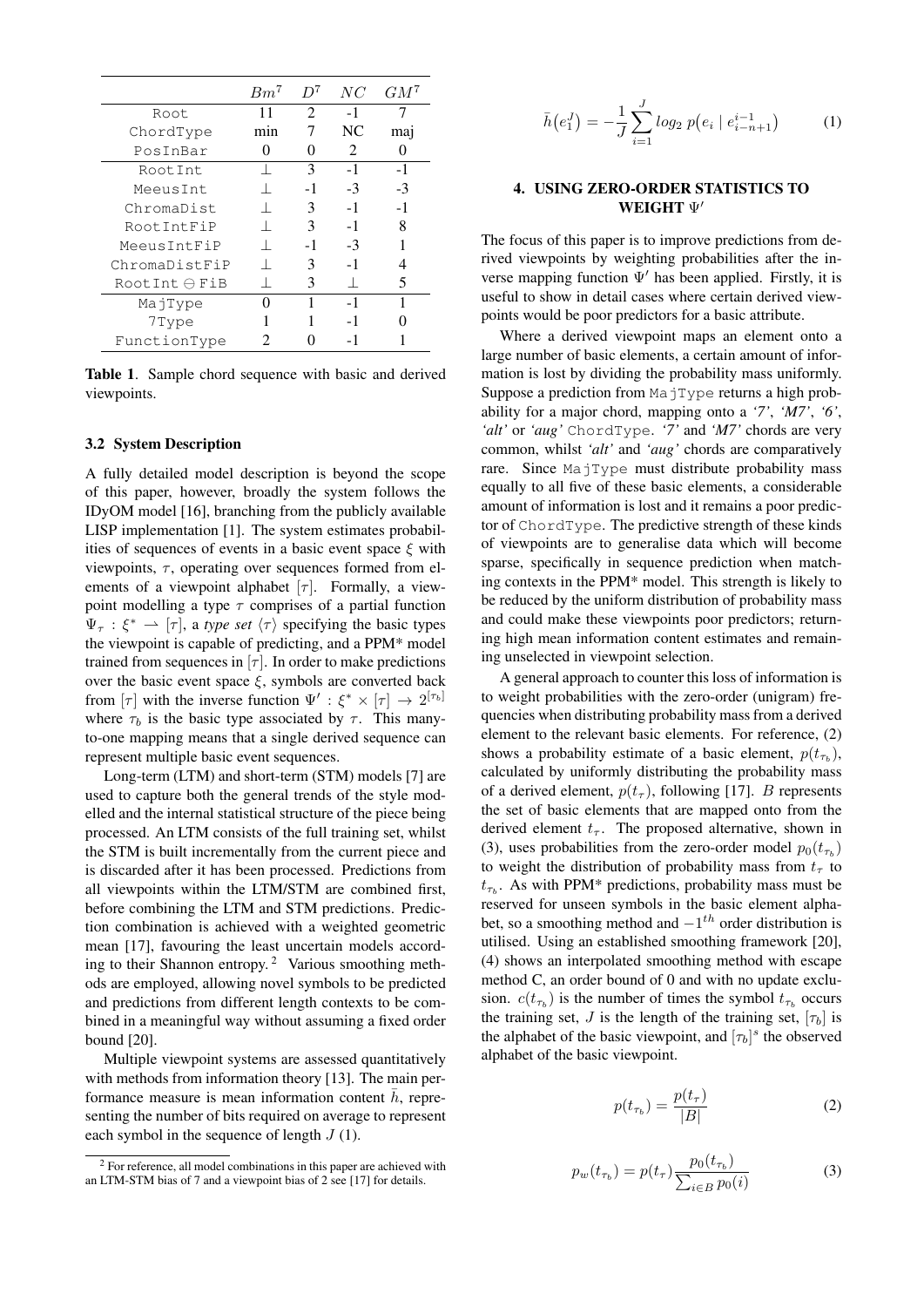$$
p_0(t_{\tau_b}) = \frac{c(t_{\tau_b})}{J + |[\tau_b]^s|} + \dots
$$
  

$$
\frac{|[\tau_b]^s|}{J + |[\tau_b]^s|} \cdot \frac{1}{|[\tau_b]| + 1 - |[\tau_b]^s|}
$$
 (4)

A demonstration of this process is shown in Figure 1. FunctionType is used to predict the next ChordType symbol with an LTM model given the context *Am7, D7, Bm7, Bbm7*. The top chart shows a strong expectation of a pre-dominant chord which could map onto a *m7*, *halfdim*, or *dim* ChordType. With an unweighted Ψ*′* (2) from FunctionType to ChordType, these three basic elements are all given equal probability (middle chart). However, since *m7* is far more common than *halfdim* and *dim*, a more accurate probability distribution could be one weighted (3) by the zero-order frequencies (bottom chart), assigning a high probability to *m7*. This approach allows the powerful generalisation of derived viewpoint models to be combined efficiently with more specific predictions from the basic viewpoint.

 $\Omega$ 0.1 0.2 dom. maj. tonic pre-dom. min. tonic NC 0 0.1 0.2 0.3 0.4 7 alt. sus. no3rd M 6 aug. m7 hdim. dim. m m6 NC  $\Omega$ 0.1 0.2 0.3 0.4 7 alt. sus. no3rd M 6 aug. m7 hdim. dim. m m6 NC

0.3 0.4 0.5

Figure 1. Top: probability distribution of FunctionType following the context *Am7, D7, Bm7, Bbm7*. Middle and bottom: probability distributions for ChordType predicted by FunctionType with an unweighted (middle) and zero-order weighted Ψ*′* (bottom).

#### 5. TESTING THE IMPACT OF WEIGHTING Ψ*′*

To investigate the effect of weighting  $\Psi'_{\tau}$  with a zero order model, the mean information content,  $\bar{h}$  (1), is used as a performance metric to compare predictions with the weighted and unweighted inverse mapping function. In all cases,  $\bar{h}$  is calculated with a 10-fold cross-validation of the corpus. The effect of the weighting on individual derived viewpoints is observed first (Section 5.1) before comparing the impact on full multiple viewpoint systems (Section 5.2). The STM is an unbounded interpolated smoothing model with escape method D using update exclusion, and the LTM an unbounded interpolated smoothing model with escape method C without update exclusion [20]. These parameters have been found to be optimal for the current corpus [10].

For the individual viewpoints, it is expected that derived viewpoints which abstract heavily from their basic viewpoint will benefit most from weighting Ψ*′* . Typically, these are viewpoints derived from ChordType, for example, MajType reduces the alphabet of ChordType from 13 down to 3. By contrast, it is expected that the impact of weighting Ψ*′* will be far smaller for derived viewpoints with a close to one-to-one mapping between alphabets (e.g. RootInt), if significant at all. When constructing a full multiple viewpoint system it is hoped that weighting Ψ*′* will help more derived viewpoints to be selected over basic viewpoints. Not only should this give a lower mean information content, but also produce a more compact viewpoint model. Successful derived viewpoints should abstract information away from basic viewpoints onto smaller alphabets without a loss in performance.

#### 5.1 Individual Viewpoints Results

Six derived viewpoints for predicting Root and ChordType are chosen for testing, as well as the basic viewpoints themselves for reference. Table 2 shows the mean information content calculated using both weighted and unweighted Ψ*′* functions. Effect size measured by Cohen's  $\overline{d} = \frac{\overline{h_1} - \overline{h_2}}{\sigma_{pooled}}$  across all pieces  $(n = 348)$  is used to quantify the relative performance for each viewpoint. A one-sided paired *t*-test across pieces assesses statistical significance between the means at the  $p < .001$  level, marked with a  $*$ .

Strikingly, the derived viewpoints predicting ChordType benefit most from the weighting method, all with effect sizes greater than 1.7 and an absolute improvement of around 0.9 bit/symbol. By contrast, the impact of the weighting on the viewpoints derived from Root is small and inconsistent, with effect sizes of around 0.1 or less. Indeed, weighting Ψ*′* has a marginally negative impact on RootInt, although only by 0.016 bits/symbol. It is likely that this is because in the majority of cases RootInt has a one-to-one mapping with Root, except for the *NC* case where a RootInt symbol of -1 maps onto the full alphabet of Root. It is interesting to note that none of the individual derived viewpoints are able to predict their basic viewpoint better than the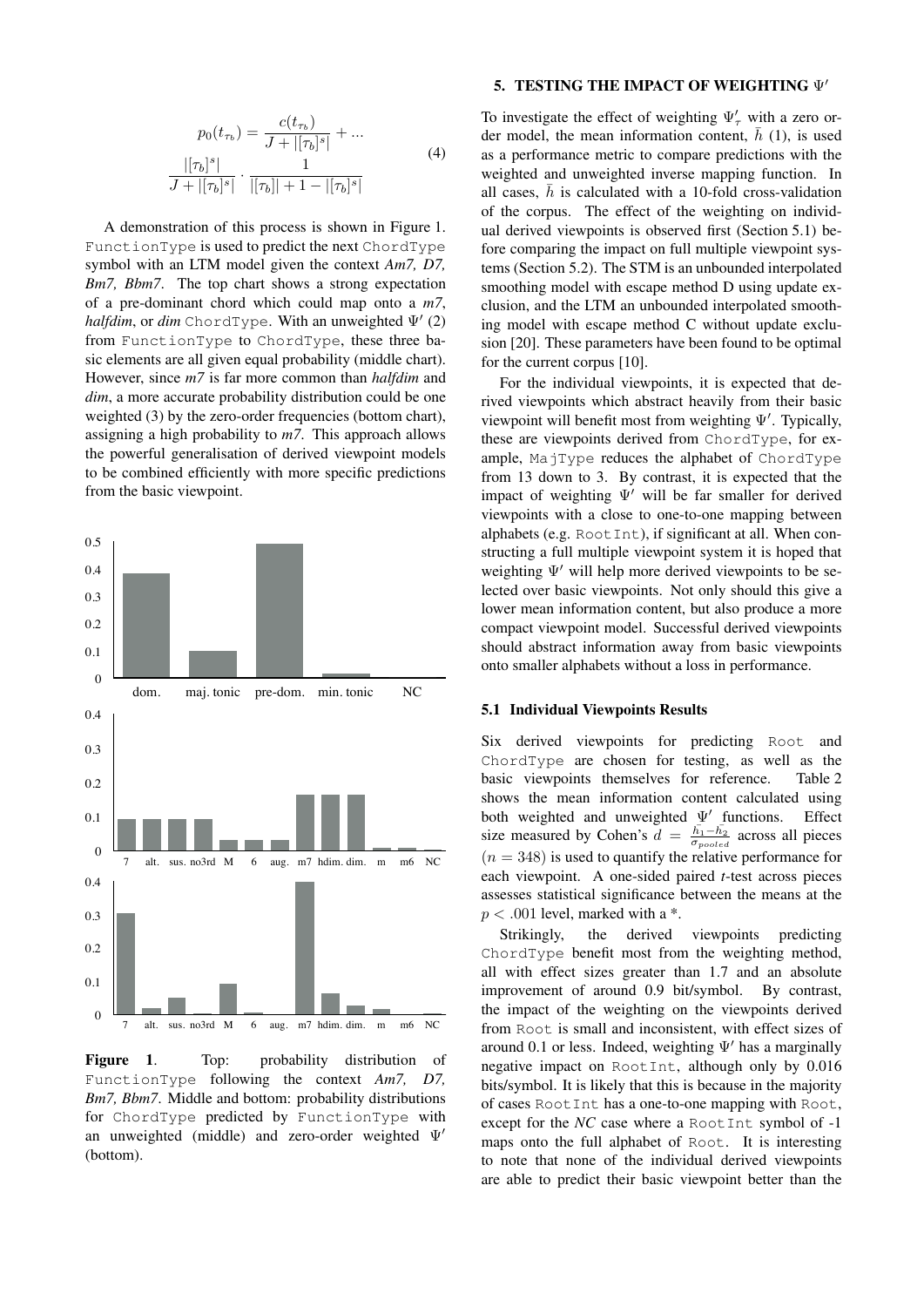| Derived<br>Viewpoint | Unweighted<br>T' | Weighted<br>$\Psi'$ | d.       |
|----------------------|------------------|---------------------|----------|
| ChordType            | 1.807            | 1.807               | .000     |
| MajType              | 3.270            | 2.315               | 1.977*   |
| 7Type                | 3.249            | 2.371               | 1.766*   |
| FunctionType         | 3.060            | 2.080               | $1.731*$ |
| Root.                | 2.259            | 2.259               | .000     |
| RootInt              | 2.297            | 2.313               | $-.030$  |
| MeeusInt             | 3.152            | 3.076               | $.129*$  |
| ChromaDist           | 2.688            | 2.681               | .009     |

Table 2. Predicting ChordType (top) and Root (bottom) with weighted and unweighted Ψ*′* . Performance difference is measured by Cohen's  $d = \frac{\bar{h}_1 - \bar{h}_2}{\sigma_{pooled}}$ . \* marks differences which are statistically significant at the *p <*.001 level according to a one-sided paired t-test.

basic viewpoint itself, even with a weighted Ψ*′* . At this point their impact on full multiple viewpoint systems is unknown and must be tested with a viewpoint selection algorithm.

#### 5.2 Viewpoint Selection Results

A viewpoint selection algorithm is a search algorithm to find the locally optimal multiple viewpoint system given a set of candidate viewpoints. Following [17], the current research uses a forward stepwise algorithm which, starting from the empty set of viewpoints, alternately attempting to add and then delete viewpoints from the current system, greedily selecting the best system according to  $\bar{h}$  at each iteration. For this study a stopping criteria is imposed such that the new viewpoint system must improve  $\bar{h}$  by at least an effect size of *d > .*005, or more than 0.5% of a standard deviation.

Predicting the Root and ChordType together, given the metrical position in the bar (PosInBar), is chosen as a cognitively tangible task for the multiple viewpoint system to perform. In order to predict the two basic attributes simultaneously they are considered as the merged attribute Root*⊗*ChordType. Merged attributes are simply a cross product of basic attributes, equivalent to *linked viewpoints* [7], and have been found to be an effective method for predicting multiple highly correlated basic attributes [10]. An unbounded interpolated smoothing model with escape method C for both STM and LTM is found to be optimal for predicting merged attributes in the current corpus [10], with update exclusion used in the STM only. Using all of the basic and derived viewpoints specified in Section 3.1 and allowing linked viewpoints consisting of up to two constituent viewpoints, or three if one is PosInBar, a pool of 64 candidate viewpoints for selection is formed.

The unweighted Ψ*′* system goes through five iterations of viewpoint addition (without deletion) before termination returning  $\bar{h} = 3.037$  (Figure 2). By contrast, the weighted Ψ*′* system terminates after seven viewpoint additions with a lower  $\bar{h}$  of 3.012 (Figure 3). The difference between these results is found to be statistically significant with a paired one-sided *t*-test at the .001 level  $(df = 347$  $t = 5.422$   $p < .001$ ). However, more importantly, the effect size is found to be small,  $d = .026$ , owing to the absolute different of .025 bits/symbols between the means. Since the termination criteria is somewhat arbitrary (an appropriate value for *d* is hand-selected), the unweighted system was allowed to continue up to seven iterations to match the weighted system. This returns  $\bar{h} = 3.025$ , which is still found to be significantly outperformed by the weighted model ( $df = 347 t = 3.725 p < .001$ , effect size  $d = .017$ .

In the context of the current study the viewpoints chosen from both viewpoint selection runs is highly relevant. The unweighted Ψ*′* selects only basic viewpoints and viewpoints derived from Root. No viewpoints derived from ChordType are selected, nor MeeusInt or ChromaDist. This is to be expected given the findings in Section 5.1, where derived viewpoints with an unweighted Ψ*′* are found to be poor predictors of ChordType. By contrast, during viewpoint selection with a weighted Ψ*′* , linked viewpoints containing FunctionType are added on the third and sixth iterations and MeeusInt on the fourth iteration. This means that not only does the weighted Ψ*′* model perform slightly better in terms of  $\bar{h}$ , but is also more compact since the average viewpoint alphabet size of the seven linked viewpoints selected is 124.4, as opposed to 169 for the unweighted Ψ*′* model. <sup>3</sup>

## 6. CONCLUSIONS AND DISCUSSION

This paper has presented a new method for improving predictions from derived viewpoints by weighting Ψ*′* (the function which maps from the derived to basic alphabet of a viewpoint) with the zero-order frequencies of the basic attribute. Results show that such a weighting significantly improves the performance of derived viewpoints which abstract heavily away from their basic viewpoint, notably MajType, 7Type, and FunctionType. On the other hand, viewpoints derived from Root, such as RootInt, MeeusInt, and ChromaDist, see only marginal improvements or slight decreases in performance. It has been shown that weighting Ψ*′* allows more derived viewpoints to be chosen in viewpoint selection. This produces a model which returns a slightly lower mean information content than its unweighted counterpart. This model is also slightly more computationally efficient owing to the smaller alphabet sizes of the selected viewpoints. In practical terms, this creates a model that has a closer fit to the training data whilst taking slightly less time to run for any of the tasks outlined in Section 2 (computational modelling of expectation, segmentation, and automatic music generation).

This paper studied weighting only by zero-order frequency. Useful future research might explore alternative weighting schemes beyond the zero-order frequencies, such as first-order Markov, or even more aggressive, exponential weighting schemes. Furthermore applying the

 $3$  Note that PosInBar is a given attribute and so contributes an alphabet size of only 1 during the prediction phase.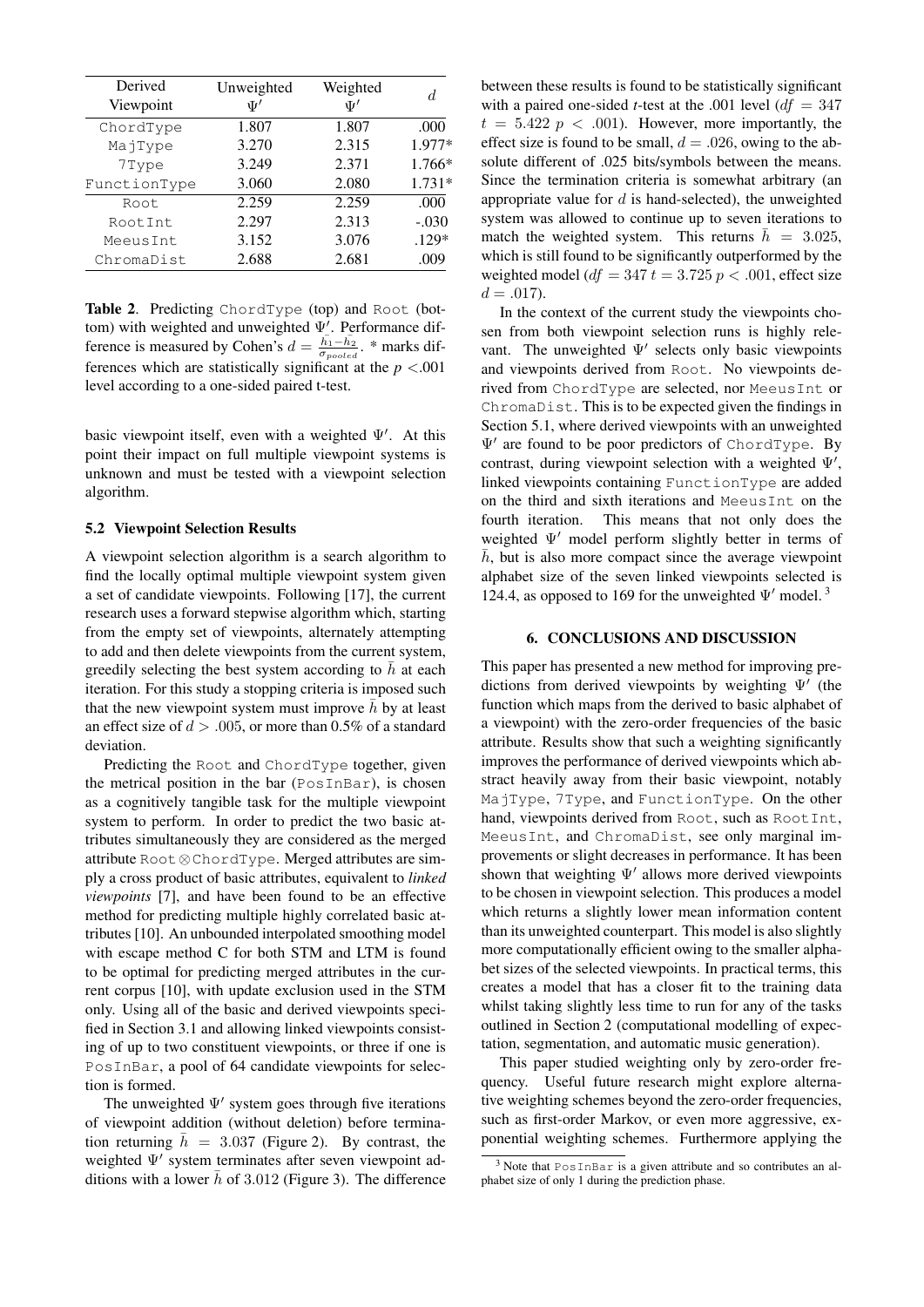

1 + Root *⊗* ChordType *⊗* PosInBar 2 + RootInt *⊗* ChordType 3 + RootIntFiP *⊗* ChordType *⊗* PosInBar 4 + Root *⊗* ChordType 5 + RootInt *⊗* ChordType *⊗* PosInBar (6 + RootIntFiP *⊗* ChordType) (7 + RootInt *⊖* FiB *⊗* ChordType)

Figure 2. Viewpoint selection for multiple viewpoint models using unweighted Ψ*′* . Viewpoints added at each iteration are shown below the graph. Bracketed viewpoints and the dotted line indicate viewpoints added after termination.



4 + MeeusInt *⊗* ChordType *⊗* PosInBar

5 + RootIntFiP *⊗* ChordType

6 + RootInt *⊗* FunctionType *⊗* PosInBar

7 + Root *⊗* ChordType

Figure 3. Viewpoint selection for multiple viewpoint models using weighted Ψ*′* . Viewpoints added at each iteration are shown below the graph.

weighting schemes to a range of domains, genres, and corpora beyond jazz harmony is necessary to prove the methods presented in this paper can be universally applied.

The weighting of Ψ*′* for derived viewpoints appears to be successful as it combines a more general, abstracted model capable of finding statistical regularities with the more fine-grained model of the basic viewpoint. It could be argued that this is already achieved by multiple viewpoint systems in that they combine predictions from multiple models at various levels of abstraction in an informationtheoretically informed manner. However, if the effect of weighting Ψ*′* with a zero-order model was entirely subsumed by viewpoint combination then almost identical viewpoints would be chosen during the viewpoint selection process, which is not the case (Section 5.2). As the results stand, the weighted Ψ*′* model selects more derived viewpoints, forming a more compact model and performs slightly better in terms of mean information content.

The compactness of multiple viewpoint systems is relevant both to computational complexity and their relationship with cognitive representations. Searching a suffix tree for the PPM\* algorithm with the current implementation using Ukkonen's algorithm [26] is achieved in linear time (to the size of the training data *J*), but must be done  $|[\tau]|$ times to return a complete prediction set over the viewpoint alphabet  $[\tau]$ , giving a time complexity of  $O(J|[\tau]]$ ). Selecting viewpoints with a smaller alphabet size has, therefore, a substantial impact on the time complexity for the system. As a model for human cognition [19], selecting viewpoints with smaller alphabets without a loss of performance is equivalent to building levels of abstraction when learning cognitive representations [29].

Additionally, the weighted Ψ*′* model constructs more convincing viewpoint systems from a musicological perspective. Chord function is an important aspect of jazz music [12] and tonal harmony in general, where common cadences progress in *pre-dominant, dominant, tonic,* patterns. Therefore, the fact that ChordType is selected over MajType and 7Type suggests that chord function as signified by the third and seventh of the chord together is more important than the quality of the third (modelled by MajType) or seventh (modelled by 7type) separately. Similarly, the selection of MeeusInt in the model suggests that functional theories for root progressions may be useful descriptors of tonal harmony. On the other hand, ChromaDist, which considers rising and falling progressions by a perfect fifth equivalent, is not selected. This supports the notion that harmonic progressions in tonal harmony are goal-oriented and strongly directional [8].

#### 7. ACKNOWLEDGEMENTS

The authors would like to thank Marcus Pearce for the use of the IDyOM software. This work is supported by the Media and Arts Technology programme, EPSRC Doctoral Training Centre EP/G03723X/1.